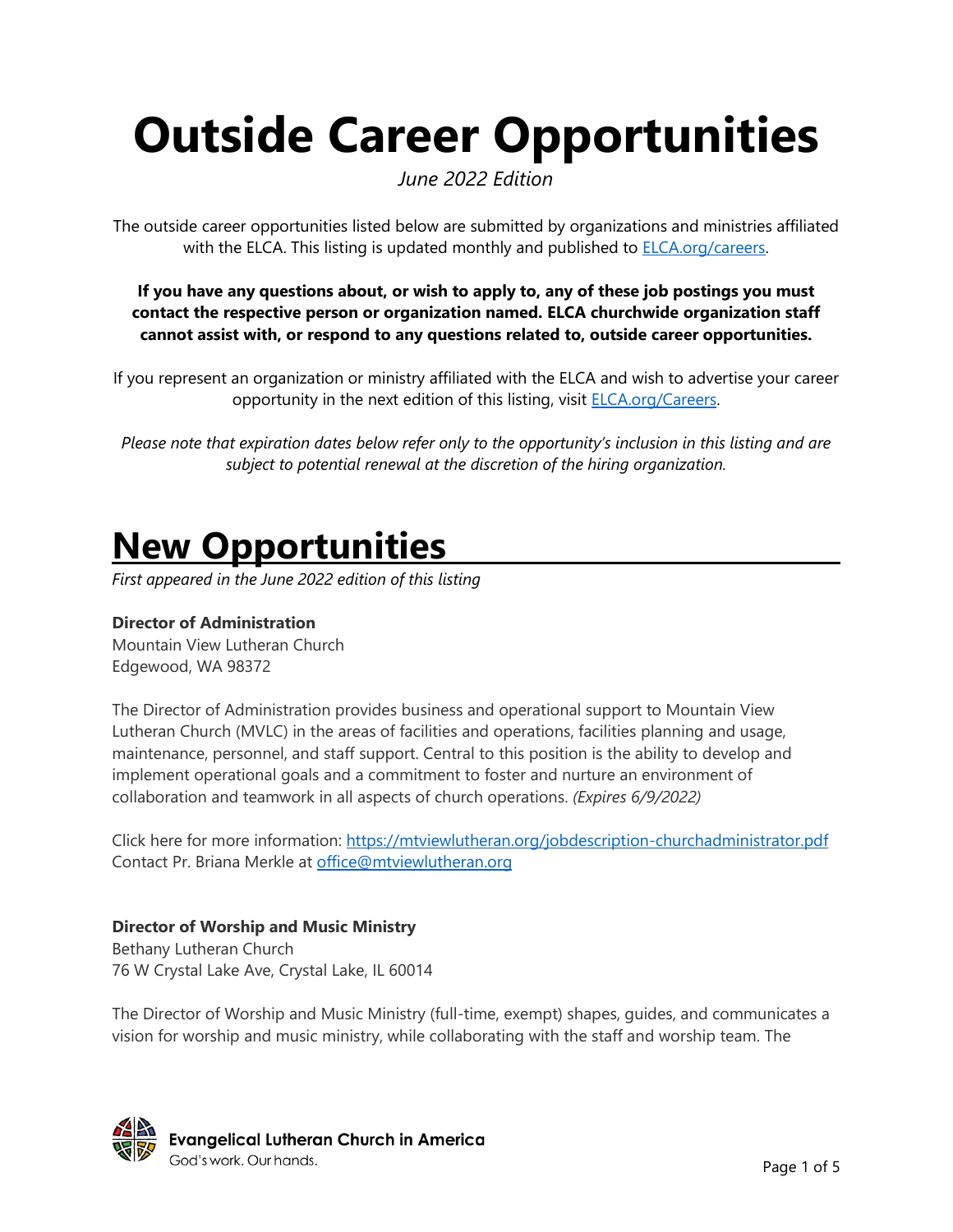Director shall work to establish an atmosphere where diverse musical styles are integrated into our worship. The Director will act as principal organist and director of choirs, including the bell choir. Compensation will be commensurate with experience, plus benefits. *(Expires 6/30/2022)*

Job Qualifications & Requirements:

- Bachelor's degree required, Master's degree preferred in organ, sacred music, music performance or music education
- Proficiency in organ and keyboard skills
- Demonstrated choral and/or instrumental conducting experience and ability
- Excellent written and verbal communication skills
- Ability to effectively supervise and coordinate with internal and external constituents at all levels

To apply, email resume and cover letter (required) to address below Contact Cynara Pierzina at [frontdesk@bethanylc.com](mailto:frontdesk@bethanylc.com) or (815) 459-2690

#### **Youth Director**

St. Paul Lutheran Church 2136 Brady St, Davenport, IA 52803

St. Paul Lutheran Church is conducting a national search for a new director of youth ministries. A mature individual with strong youth ministry leadership skills and experience will have the opportunity to advance to new heights an already strong program of middle and high school students. The director will bring a deep and authentic personal faith to inspire Christ-centered lives and healthy peer relationships among youth. Playing, praying, and connecting enthusiastically with teenagers are basic to this calling. Ideally, the individual will have a degree or certification in the field or have completed graduate-level study. *(Expires 9/30/2022)*

Click here for more information:<https://www.stpaulqc.org/about/employment> Contact Patty Herzberg at [youthsearch@stpaulqc.org](mailto:youthsearch@stpaulqc.org) or (563) 326-3547

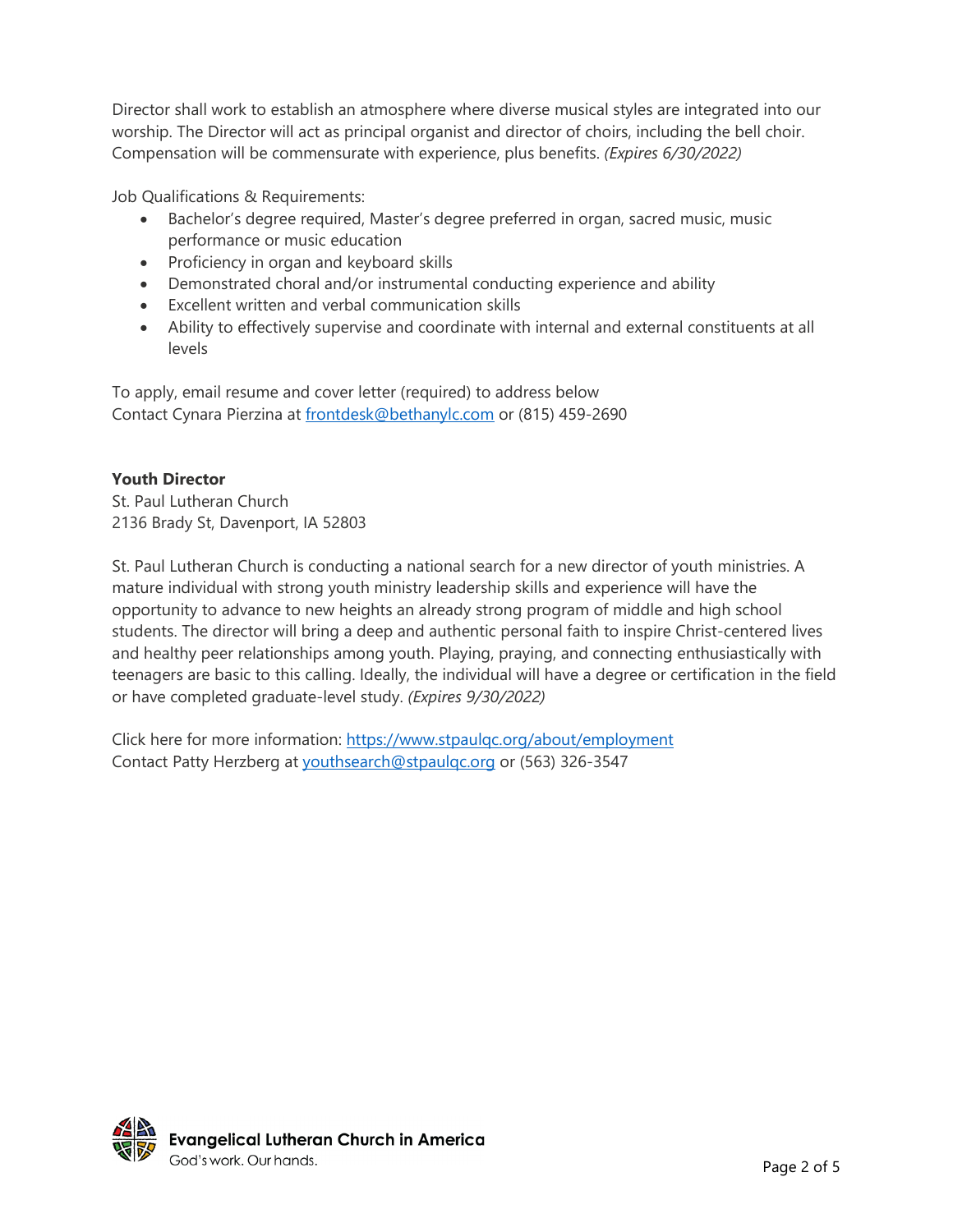## **May 2022**

*First appeared in the May 2022 edition of this listing*

#### **Executive Director of Operations**

Trinity Lutheran Church 2060 County Rd 6, Long Lake, MN 55356

The Executive Director of Church Operations reports to the Senior Pastor and has responsibility for overseeing all aspects of human resources, fiscal management, information technology, marketing and communication, property management and general administration for Trinity Lutheran Church and its subsidiaries. This position interacts directly with the Church Council by participating in strategic planning and provides regular operational updates; and with the Finance Committee by partnering to ensure proactive, responsible fiscal management. *(Expires 6/15/2022)*

Click here for more information:<https://www.linkedin.com/jobs/view/3073990169/> Contact Michelle Edwards at [michelle@breveconsult.com](mailto:michelle@breveconsult.com) or (415) 713-8397

#### **Director of Children, Youth and Family Ministry**

St. John Lutheran Church 1804 Highland Ave, Eau Claire, WI 54701

St. John Lutheran Church is seeking an innovative individual who models faith while engaging children, youth, and families in faith-based programming. The compassionate person in this full-time position supports and develops a culture of welcoming and inclusivity for children and youth while building lasting relationships and equipping people in the congregation to serve children and youth in a variety of roles. In our welcoming and service-oriented environment, this approachable and organized person will help us bridge all age groups while developing, communicating, and implementing all aspects of ministry to support and encourage relationships and growth for children, youth, and families in their faith. Send resume and cover letter to St. Johns Search Team at the email address below by June 30, 2022. *(Expires 6/30/2022)*

Click [here](https://stjohns-ec.org/documents/newsletters/job-description-cyf-position.pdf) for more information Contact Amy at [amy@stjohns-ec.org](mailto:amy@stjohns-ec.org) or (715) 834-9571

#### **Director of Digital Arts**

Abiding Hope Lutheran Church 6337 S Robb Way, Littleton, CO 80127

The Director of Digital Arts will work closely with the Lead Servant for Worship Life to create and implement a vibrant, engaging and transforming worship life that seeks to connect all people with our inclusive theology and God's vision of love and life for all people. This position's primary purpose

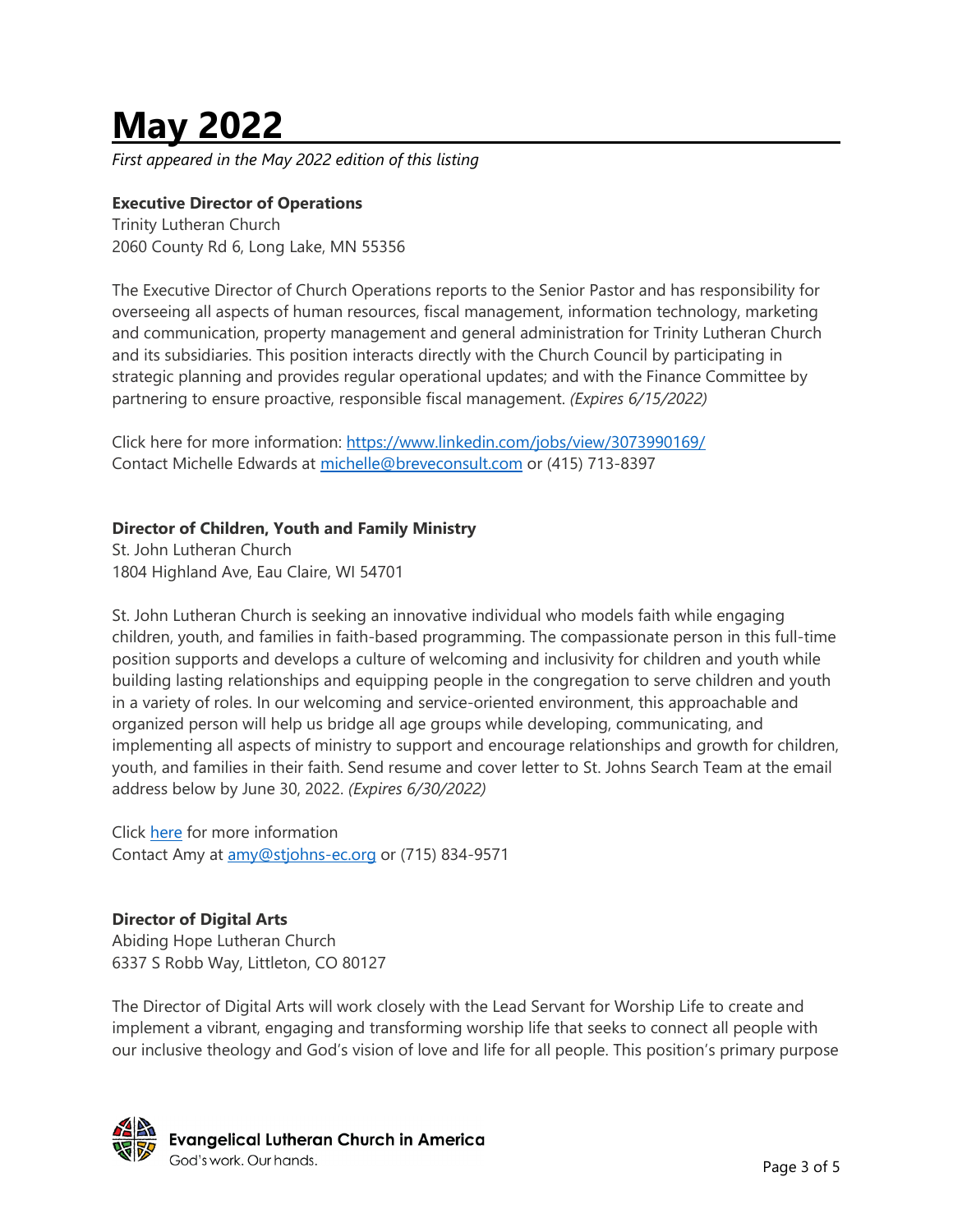is to create and expand our digital and online presence, allowing people to engage in our worship life and access our resources from around the world. The position requires experience with audio and visual editing. Experience running live sound would be beneficial. *(Expires 7/15/2022)*

Click here for more information:<https://abidinghope.org/staff/> Contact Glenn Hecox at [glenn@abidinghope.org](mailto:glenn@abidinghope.org)

#### **University Pastor**

Wittenberg University PO Box 720, Springfield, OH 45501

The Matevia Endowed Pastor to the University provides institutional leadership for religious and spiritual life at Wittenberg and is called to lead the campus community in ministry and pastoral care. The Campus Pastor partners with a variety of offices and senior administration to lead the community to define and articulate a vision for religious and spiritual life while directing programs and activities to nurture the spiritual growth and development of students. Additionally, this person will assist students eager to develop their own spiritual identities and campus programming initiatives. The Campus Pastor will develop and implement strategies to promote a creative and faithful culture of worship; wholeness and growth among a diverse and changing student body; pastorally support students, faculty, staff, and other members of the University community; and to steward and represent the Evangelical Lutheran Church in America church-relatedness of the institution. *(Expires 8/1/2022)*

Click [here](https://wittenberg.interviewexchange.com/jobofferdetails.jsp;jsessionid=697E29968BABE44329B2A16070718C0C?JOBID=147273) for more information Contact Casey Gill at [hure-mail@wittenberg.edu](mailto:hure-mail@wittenberg.edu) or (937) 327-7517

#### **Director of Youth and Children's Ministry**

Our Savior Lutheran Church 421 N Pearl St, Wayne, NE 68787

To encourage, inspire, and nurture young people and their families in the Christian faith and engage them in life-long learning in their faith journey. To lead OSLC youth (preschool through high school) with Christian teachings and programming in accordance with biblical teachings. *(Expires 8/1/2022)*

Click here for more information:<https://oslcwayne.org/youthposition/> Contact Kris Robinson at [oslc@oslcwayne.org](mailto:oslc@oslcwayne.org) or (402) 375-2899